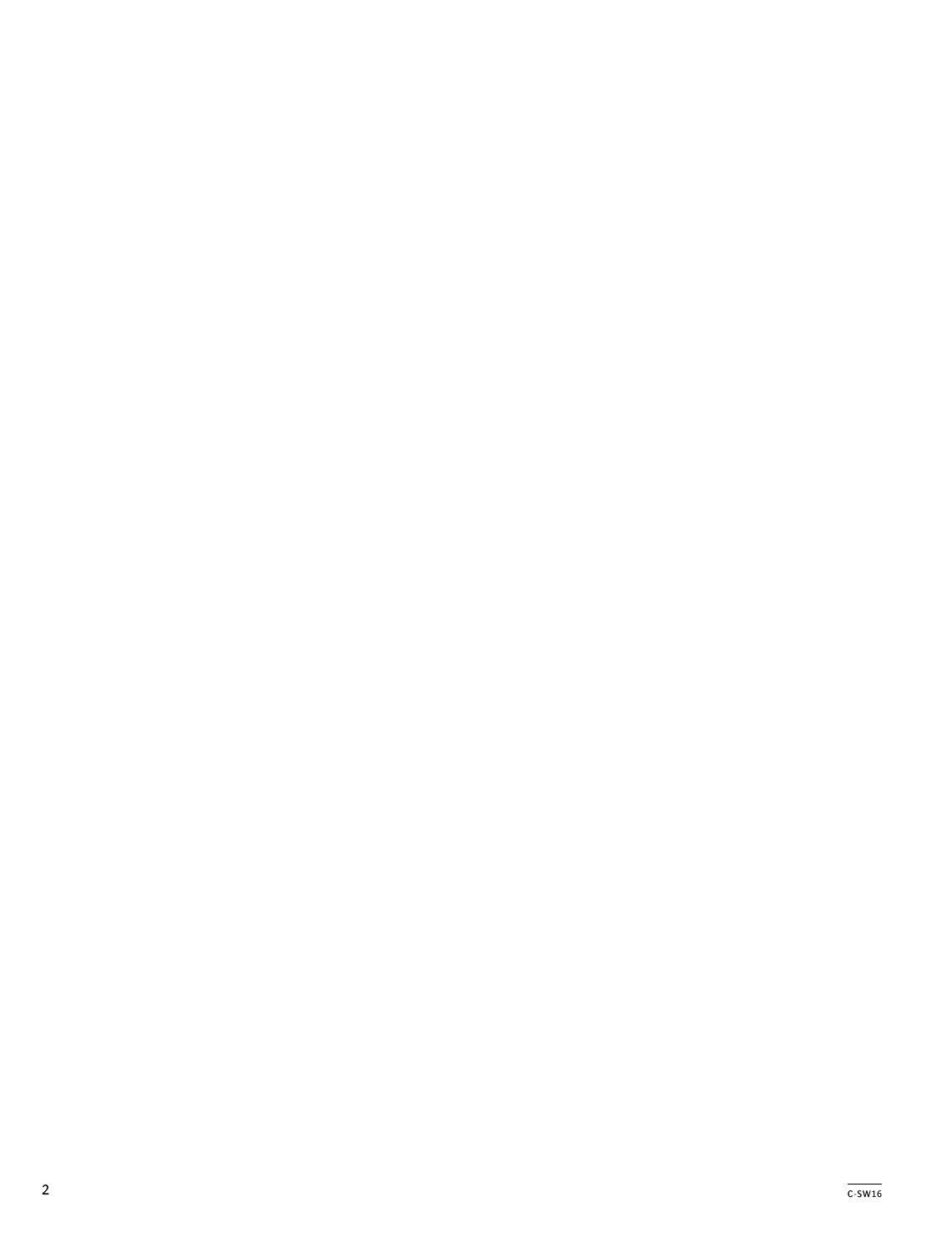# Index

| 1.                                           |  |
|----------------------------------------------|--|
| 2.                                           |  |
| 3.<br>3.1<br>3.2<br>3.3<br>3.4<br>3.5<br>3.6 |  |
| 4.<br>4.1<br>4.2<br>4.3                      |  |
| 5.<br>5.1<br>5.2                             |  |
| 6.                                           |  |
| 7.<br>7.1<br>7.2<br>7.3<br>7.4<br>7.5        |  |
| 8.                                           |  |
| 9.<br>9.1                                    |  |
|                                              |  |
|                                              |  |
|                                              |  |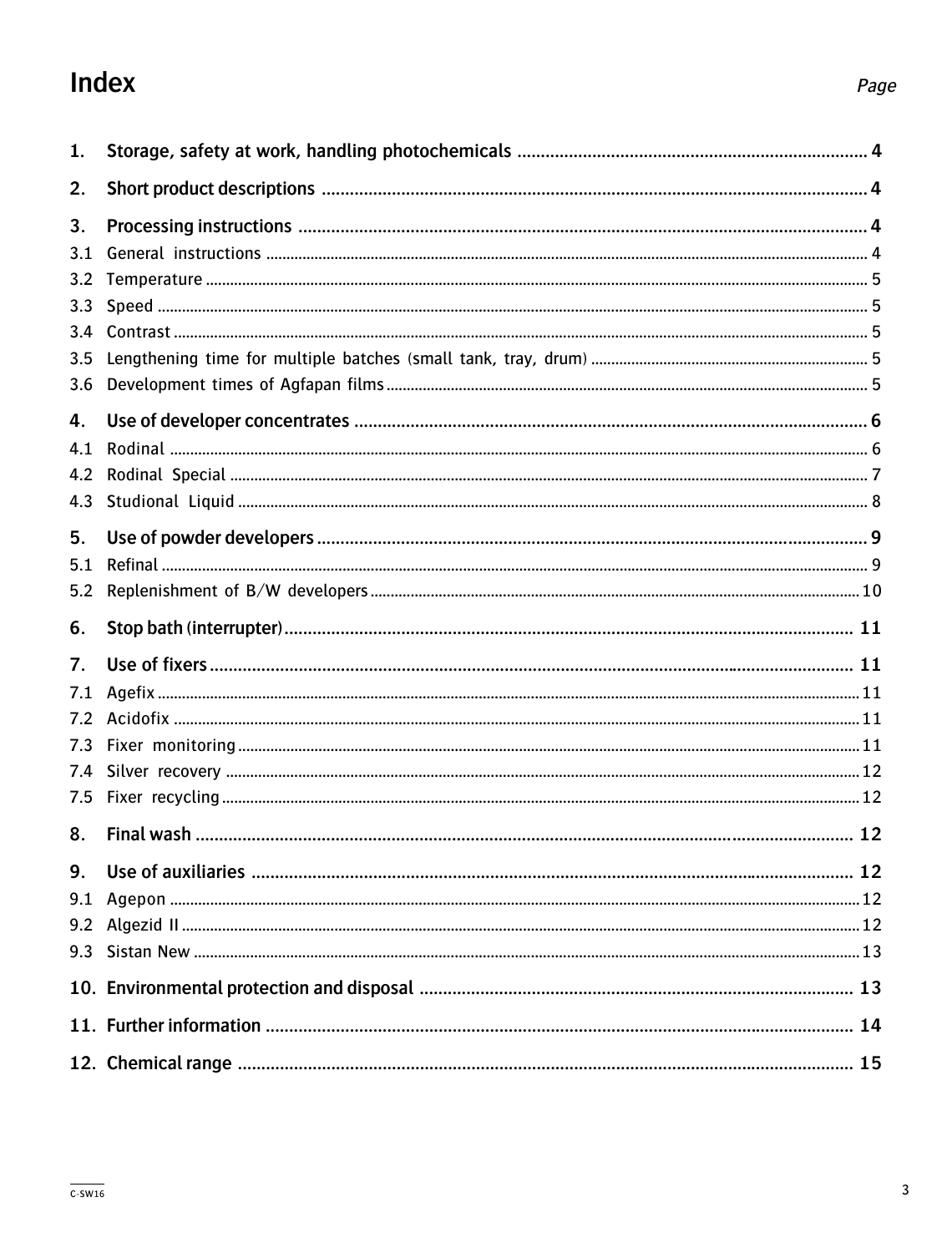# <span id="page-3-0"></span>**1. Storage, safety at work, handling photochemicals**

#### **Storage**

The chemicals should be stored in their original packaging at temperatures between 8 °C and 25 °C. If the temperature is too low, certain substances may crystallise in the liquid concentrates, which could result in wrong bath mixtures if this is not taken into account when making up the mixing. The effects of direct heat must also be avoided, because high temperatures can trigger a premature chemical reaction in concentrates that are prone to oxidation, and this in turn can lead to the bath becoming spoilt.

#### **Safety aspects when working with photochemicals**

There are certain precautions (e.g. avoiding contact with food and drinks) and safety measures which should be observed when working with photographic processing chemistry. They include adequate ventilation at the workplace and, where necessary, the wearing of protective gloves and goggles.

Observing all the safety precautions will ensure a high level of safety at work. Nevertheless, with particularly sensitive people, the possibility of irritation to the skin and mucous membranes and, in isolated cases, allergic skin reactions, cannot be excluded when working with photographic chemicals.

There are special regulations concerning the transport and handling of dangerous substances which apply to certain photochemicals.These are given on the packs of all products which must be specially labelled. The instructions enclosed with the products or the labels on the packs contain extra safety recommendations.

Safety data sheets in several languages are available for all photochemical products from the appropriate Agfa sales organisation. These safety data sheets also contain specific information on the substances contained in the products.

# **2. Short product descriptions**

### **Developers**

• Rodinal

The traditional one-shot developer with very good contour sharpness and high speed yield. The concentrate can be matched to any subject contrast by diluting as appropriate.

• Rodinal Special

The fine-grain developer for individual negative development. It balances contrast, and produces sharp and fine-grain negatives.

• Studional Liquid

The liquid negative developer with exceptional sharpness and fine-granularity, good speed yield and constant contrast over a long period.

• Refinal

The allround fine-grain balancing developer, with high speed yield and constant contrast. For processing both in small tanks and drums and in tank processors with replenishment.

# **Fixers**

• Agefix

Liquid fixer concentrate. Depending on dilution can be used as standard or fast fixer.

• Acidofix

Acid fast fixing salt on ammonium thiosulphate basis.

### **Auxiliary products**

• Agepon

Wetting agent concentrate for making up the final bath. Ensures that the water drains evenly from the film surface, and so cuts the drying time.

• Algezid II

Highly active biocide to stop the formation of micro-organisms in washing tanks and wash water desilvering units.

• Sistan New

Image silver stabilizer. Protects films from the deterioration of image silver caused by environmental pollution.

# **3. Processing instructions**

# **3.1 General instructions**

It is a well-known fact that the results of development depend not only on the time, temperature and type of solution, but also on the process method used (tray, small tank, drum, large tank). To obtain reproducible results, the following instructions should be followed:

- For processing in small tanks, agitate (tilt) the tank continuously for the first minute, and then tilt every thirty seconds. Avoid developing times under three minutes.
- For processing in drums (rotary process), choose a speed greater than 30 rpm (changing the direction of rotation). Avoid developing times under three minutes.

In both cases the mixed developer solution is put into the developing tank at the specified temperature (as a rule 20 °C). During development make sure that the chosen temperature is kept constant.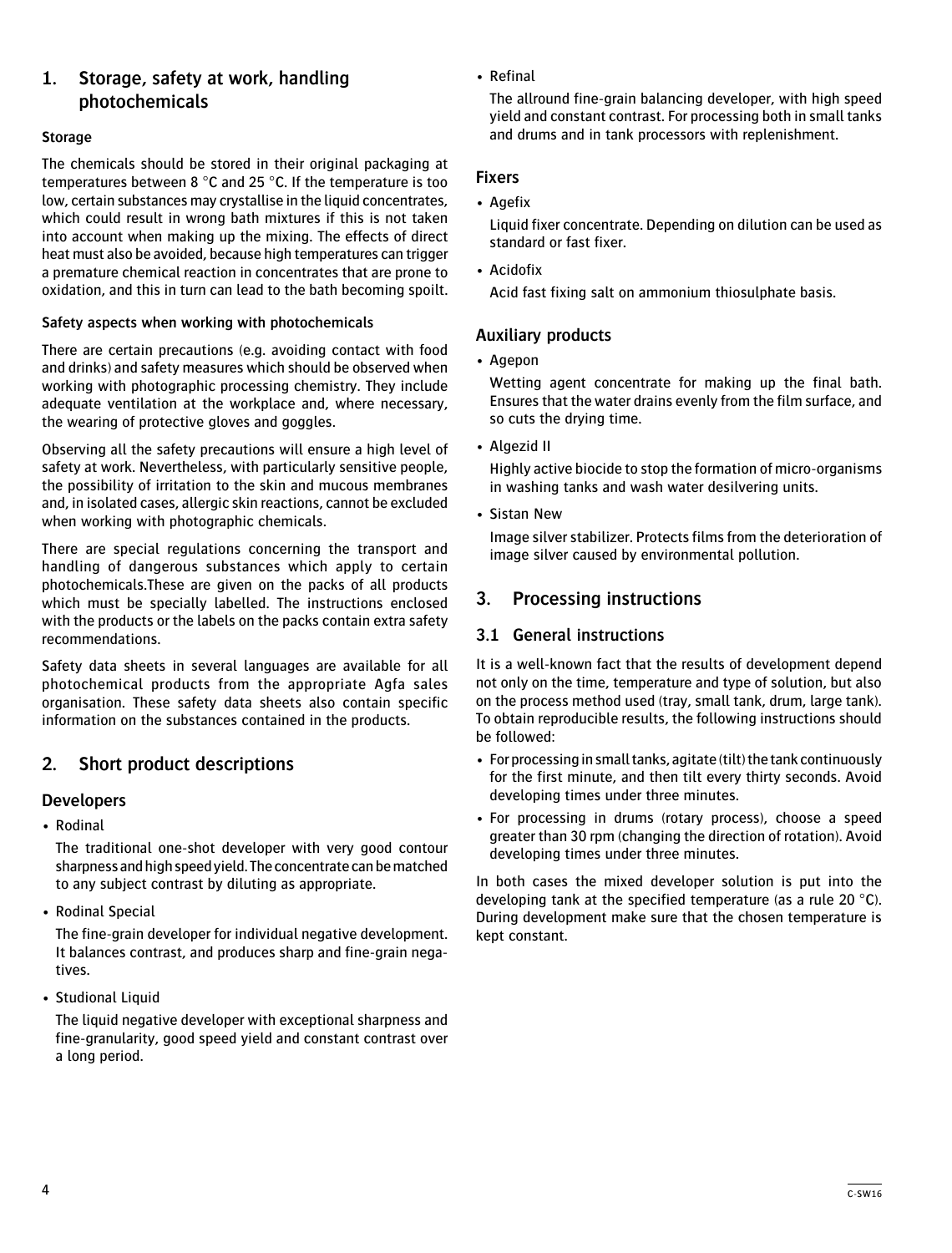# <span id="page-4-0"></span>**3.2 Temperature**

If the specified developer temperature of 20 °C cannot be kept to, the developing time must be correspondingly shortened or lengthened. The developing times at different temperatures (18 °C to 24°C) are shown in the relevant time/temperature graphs.

# **3.3 Speed**

The film speed given is the effective speed for the film-developer system involved (with a mean contrast of  $\gamma$  0.65).

If mistakes are made in exposure, it is still possible to produce standard negatives with the aid of this figure. For instance, a slightly overexposed Agfapan film can be developed in Rodinal  $1 + 25$  with standard results, in spite of the wrong exposure.

# **3.4 Contrast**

The developing times given are guides. Depending on the subject contrast, the negative contrast (gradation of the negatives) may be affected by the developing time, i.e. the films are developed at a lower or higher contrast (gamma value). If the subject contrast is very great, the negatives are developed flatter ( $\gamma$  = 0.55). With low subject contrast the negatives are developed to higher contrast  $(γ = 0.75)$ .

Remember that the speed yield can rise or fall, i.e. a developmentinduced lower or higher film speed than that specified by the manufacturer must be compensated by a longer or shorter exposure. (This must be individually found for each film/developer combination).

Generally development aims at medium negative contrast  $(y = 0.65)$ . Remember however that condenser enlargers require flatter negatives, and enlargers with colour mixing heads sometimes require steeper negatives.

# **3.5 Lengthening time for multiple batches (small tank, tray, drum)**

To ensure consistent speed yield and contrast, the developing times for each successive batch must be lengthened. It is not possible to give exact times, since these are governed by the idle time between two batches and the method of storing the developer (glass or plastic bottles, brimful or part-full, capped bottle). If used developer is kept in brimful tightly capped bottles between batches, the guiding figures given in the table below should be used.

The following is a guide: after processing one film in 500 ml developer, lengthen the developing time by about 10 %. With a five-litre tank volume lengthen the time after ten films.

| Idle time between<br>two batches           | Development lengthened<br>by |
|--------------------------------------------|------------------------------|
| few hours (but development<br>on same day) | none <sup>*</sup>            |
| $1 - 3$ days                               | $+5%$                        |
| $4 - 8$ days                               | $+10%$                       |
| $1 - 2$ weeks                              | $+15%$                       |
| over 2 weeks                               | $+20%$                       |

The extra times given above do not change if several films are simultaneously processed in one batch.

# **3.6 Development times\* of Agfapan films** (with different speed ratings)

#### **Agfapan APX 100 Professional**

| <b>Developer</b>  | <b>Temperature</b> | Exposed as |                         |
|-------------------|--------------------|------------|-------------------------|
|                   |                    |            | ISO 100/21° ISO 200/24° |
| Refinal           | $20 C^{\circ}$     | 6 min      | min<br>9                |
|                   | 24 C°              |            | min<br>5                |
| Studional Liquid/ | $20 C^{\circ}$     | 4 min      | min                     |
| Rodinal Special   | 24 C°              |            | $3.5 \text{ min}$       |
| Rodinal $1 + 25$  | $20 C^{\circ}$     | 8 min      | min                     |
|                   | 24 C°              |            | min<br>8                |

#### **Agfapan APX 400 Professional**

| <b>Developer</b>       | <b>Temperature</b> | Exposed as       |                         |
|------------------------|--------------------|------------------|-------------------------|
|                        |                    |                  | ISO 400/27° ISO 800/30° |
| Refinal                | $20C^{\circ}$      | $4.5$ min        | $6.5$ min               |
|                        | $24C^{\circ}$      |                  | 8 min                   |
| Studional Liquid/      | $20C^{\circ}$      | 4 min            | $6.5$ min               |
| <b>Rodinal Special</b> | 24 $C^{\circ}$     |                  | $6.5$ min               |
| Rodinal $1 + 25$       | $20 C^{\circ}$     | $10 \text{ min}$ |                         |
|                        | $24C^{\circ}$      | 8 min            |                         |

\* Development in small tanks and trays.

Further information on the individual negative developers is given in the respective product description.

Depending on the film/ developer combination used, different speed settings and different negative contrasts may result. A higher negative contrast can be compensated by a flatter paper grade.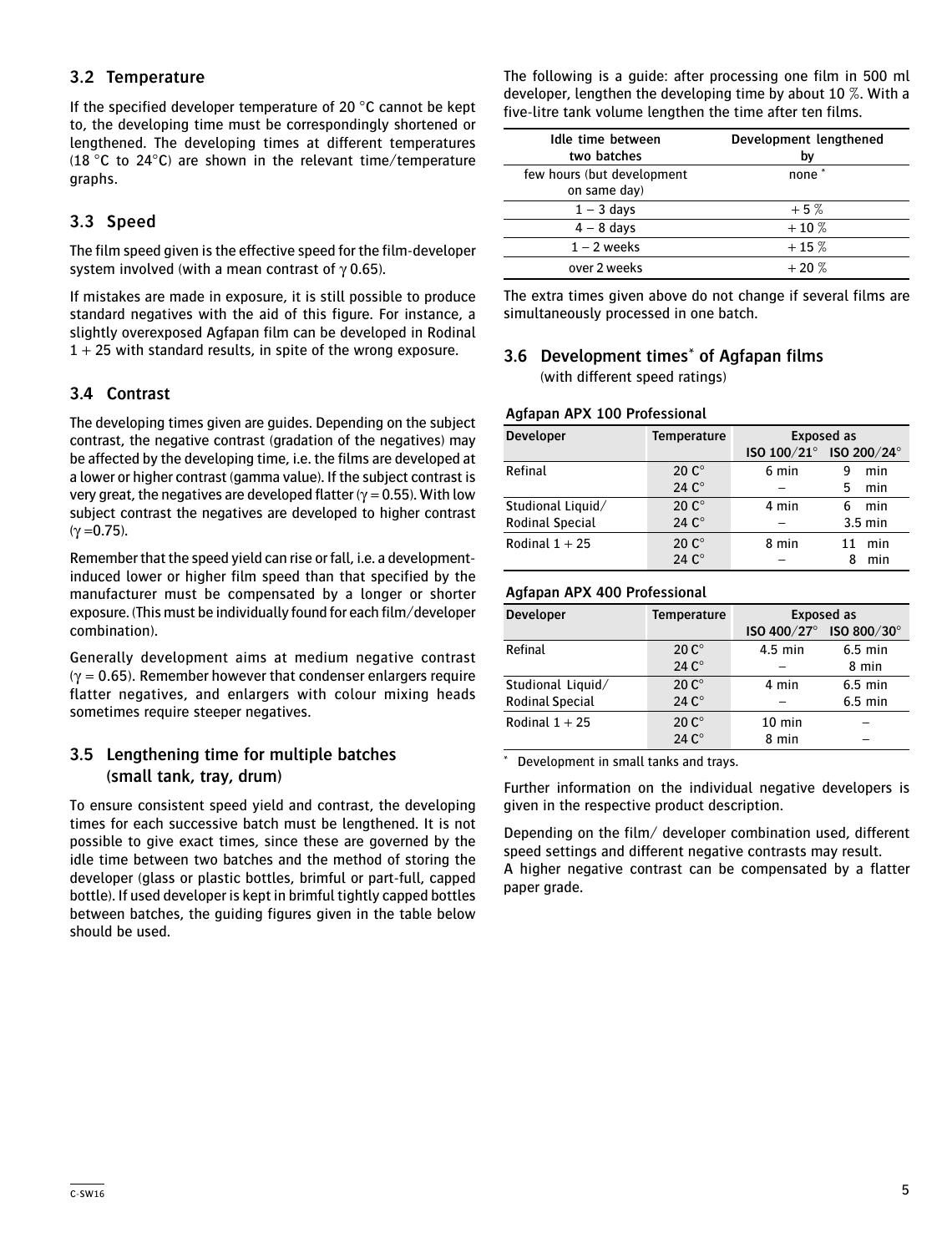# <span id="page-5-0"></span>**4. Use of developer concentrates**

Use some of the mixing water for rinsing out the chemical tanks. This removes chemical residues, making it easier to reuse the tanks properly.

# **4.1 Rodinal**

An allround developer concentrate, tried and tested for more than hundred years, on p-aminophenol basis for mixing oneshot developers. Rodinal features very good contour sharpness and a high speed yield. The concentrate can be diluted to match any special subject contrast.

#### **Mixing instructions**

Rodinal is diluted with water as shown in the tables (1 part concentrate  $+25$  or 50 parts water). The water must be brought to 20 °C before the concentrate is added. Use a finely graduated measure or pipette for making up the solution.

Rodinal diluted for use will only keep for a short time, and should therefore be mixed immediately before use.

### **Yield**

One-shot developer: with 500 ml concentrate about fifty films (135-36 or 120 roll-film) can be developed.

#### **Life**

Rodinal will keep for at least two years in the original pack. The concentrate will keep for at least six months. The working solution cannot be reused after development.

# **Dilution and developing times (at 20 °C)**

### **Rodinal 1 + 25**

#### Small tank, tray

| Contrast      | <b>APX 100</b> | <b>APX 400</b> |  |
|---------------|----------------|----------------|--|
| $\gamma$ 0.65 | 8 min          | 15 min         |  |



Rotary process (drum)

| Contrast      | <b>APX 100</b> | <b>APX 400</b> |
|---------------|----------------|----------------|
| 0.55          | 4 min          |                |
| $\gamma$ 0.65 | 7 min          | $10$ min       |
| 0.75          | $10$ min       |                |

#### **Agitation**

| Trav:           | Continuous agitation.                                      |
|-----------------|------------------------------------------------------------|
| Small/big tank: | Continuous for the first minute, then every<br>30 seconds. |
| Drum:           | Continuous, changing the direction of rotation.            |

### **Dilution and developing times (at 20 °C)**

**Rodinal 1 + 50**

Small tank, tray

| Contrast | <b>APX 100</b> | <b>APX 400</b> |  |
|----------|----------------|----------------|--|
|          | min            | min            |  |



#### **Agitation**

| Trav:           | Continuous agitation.                                      |
|-----------------|------------------------------------------------------------|
| Small/big tank: | Continuous for the first minute, then every<br>30 seconds. |
| Drum:           | Continuous, changing the direction of<br>rotation.         |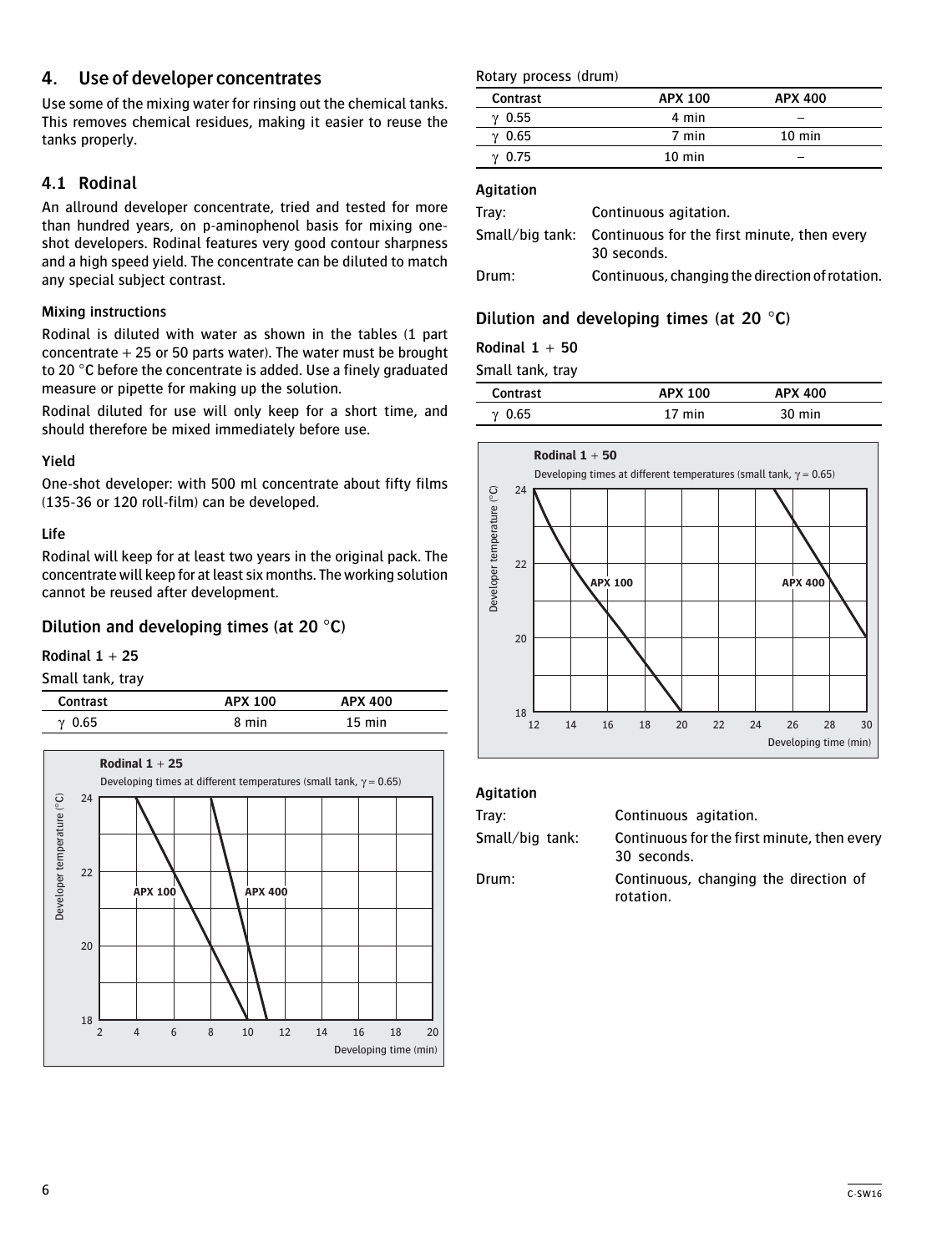### <span id="page-6-0"></span>**Film speed (exposure index)**

Depending on the film/developer combination used, in practice film speeds may differ from the nominal speed rating. The following table shows the speed to be set (in practice) for the various film types (γ 0.65).

| Film type                | <b>Dilution</b> | Time <sup>*</sup> |                 | Speed            |
|--------------------------|-----------------|-------------------|-----------------|------------------|
| Agfapan                  | $1 + 25$        | 8 min             | <b>ISO</b>      | $125/22^{\circ}$ |
| APX 100                  | $1 + 50$        | 17 min            | IS <sub>0</sub> | $160/23^\circ$   |
| Agfapan                  | $1 + 25$        | $10$ min          | <b>ISO</b>      | 320/26°          |
| APX 400                  | $1 + 50$        | 30 min            | IS <sub>O</sub> | 400/27°          |
| Fuji Neopan              | $1 + 25$        | $4.5$ min         | IS <sub>O</sub> | 250/25°          |
| 400 Prof.                | $1 + 50$        | 8 min             | IS <sub>O</sub> | 250/25°          |
| Fuji Neopan              | $1 + 25$        | 3.5 min           | IS <sub>0</sub> | 400/27°          |
| 1600 Prof.               | $1 + 50$        | 8 min             | IS <sub>0</sub> | 400/27°          |
| <b>Ilford PAN-F Plus</b> | $1 + 25$        | 6 min             | ISO             | $50/18^\circ$    |
|                          | $1 + 50$        | $12$ min          | IS <sub>0</sub> | $64/19^\circ$    |
| <b>Ilford FP 4 Plus</b>  | $1 + 25$        | 8 min             | IS <sub>O</sub> | $100/21^\circ$   |
|                          | $1 + 50$        | 18 min            | ISO             | $125/22^{\circ}$ |
| Ilford HP 5 Plus         | $1 + 25$        | 8 min             | IS <sub>O</sub> | 400/27°          |
|                          | $1 + 50$ **     |                   |                 |                  |
| <b>Ilford Delta 100</b>  | $1 + 25$        | 9 min             | IS <sub>0</sub> | $100/21^\circ$   |
|                          | $1 + 50$        | $16$ min          | IS <sub>0</sub> | $125/22^{\circ}$ |
| Ilford Delta 400         | $1 + 25$        | 8 min             | IS <sub>0</sub> | 400/27°          |
|                          | $1 + 50$        | $18$ min          | IS <sub>0</sub> | 400/27°          |
| Ilford Delta 3200        | $1 + 25$        | $11$ min          | <b>ISO</b>      | 1250/32°         |
|                          | $1 + 50$ **     |                   |                 |                  |
| Ilford SFX 200           | $1 + 25$        | 6 min             | ISO             | $100/21^\circ$   |
|                          | $1 + 50$        | $15$ min          | IS <sub>O</sub> | $125/22^{\circ}$ |
| Kodak Plus-X             | $1 + 25$        | 6 min             | IS <sub>0</sub> | 125/22°          |
|                          | $1 + 50$        | $13$ min          | IS <sub>0</sub> | $125/22^{\circ}$ |
| Kodak Tri-X              | $1 + 25$        | 7 min             | IS <sub>0</sub> | 500/28°          |
|                          | $1 + 50$        | $14$ min          | ISO             | 500/28°          |
| Kodak T-MAX 100          | $1 + 25$        | $5.5$ min         | IS <sub>O</sub> | $64/19^\circ$    |
|                          | $1 + 50$        | 15 min            | <b>ISO</b>      | $80/20^\circ$    |
| Kodak T-MAX 400          | $1 + 25$        | 6 min             | <b>ISO</b>      | 400/27°          |
|                          | $1 + 50$        | 11 min            | IS <sub>0</sub> | 400/27°          |
| Kodak                    | $1 + 25$        | 8 min             | <b>ISO</b>      | 1250/32°         |
| T-MAX p3200              | $1 + 50$        | $16$ min          | IS <sub>0</sub> | 1250/32°         |
| Kodak                    | $1 + 25$        | $4.5$ min         | ISO             | 640/29°          |
| Recording 2475           | $1 + 50$        | $10$ min          | <b>ISO</b>      | 640/29°          |

\* Small tank or tray processing at 20 °C.

\*\* Not recommended.

# **4.2 Rodinal Special**

Developer concentrate ready for multiple use after dilution. It produces fine-grain sharp negatives with balanced contrast. Processing times are particularly short.

#### **Mixing instructions**

The concentrate is diluted with water  $1 + 15 (= 1$  part concentrate  $+ 15$  parts water).

#### **Yield**

- 10 –12 films 135-36 or rollfilms 120 per litre
- 50 70 sheet films  $9 \times 12$  cm per litre (= 0.5 0.75 m<sup>2</sup>)

To ensure uniform speed yield and contrast, the developing time must be lengthened for each successive batch (see page 4).

#### **Life**

The concentrate will keep for at least two years in the original pack. Developer mixed ready for use will keep for three months in brimful tightly capped bottles. Used developer should be stored separately from fresh.

### **Developing time (at 20 °C)**

Small tank, tray

| Contrast         | <b>APX 100</b> | <b>APX 400</b> |  |
|------------------|----------------|----------------|--|
| 0.65<br>$\gamma$ | min            | min            |  |



#### Rotary process (drum)

| Contrast      | <b>APX 100</b>    | <b>APX 400</b> |  |
|---------------|-------------------|----------------|--|
| $\gamma$ 0.55 |                   | 3 min          |  |
| $\gamma$ 0.65 | $3.5 \text{ min}$ | 4 min          |  |
| $\gamma$ 0.75 | 5 min             | 6 min          |  |
|               |                   |                |  |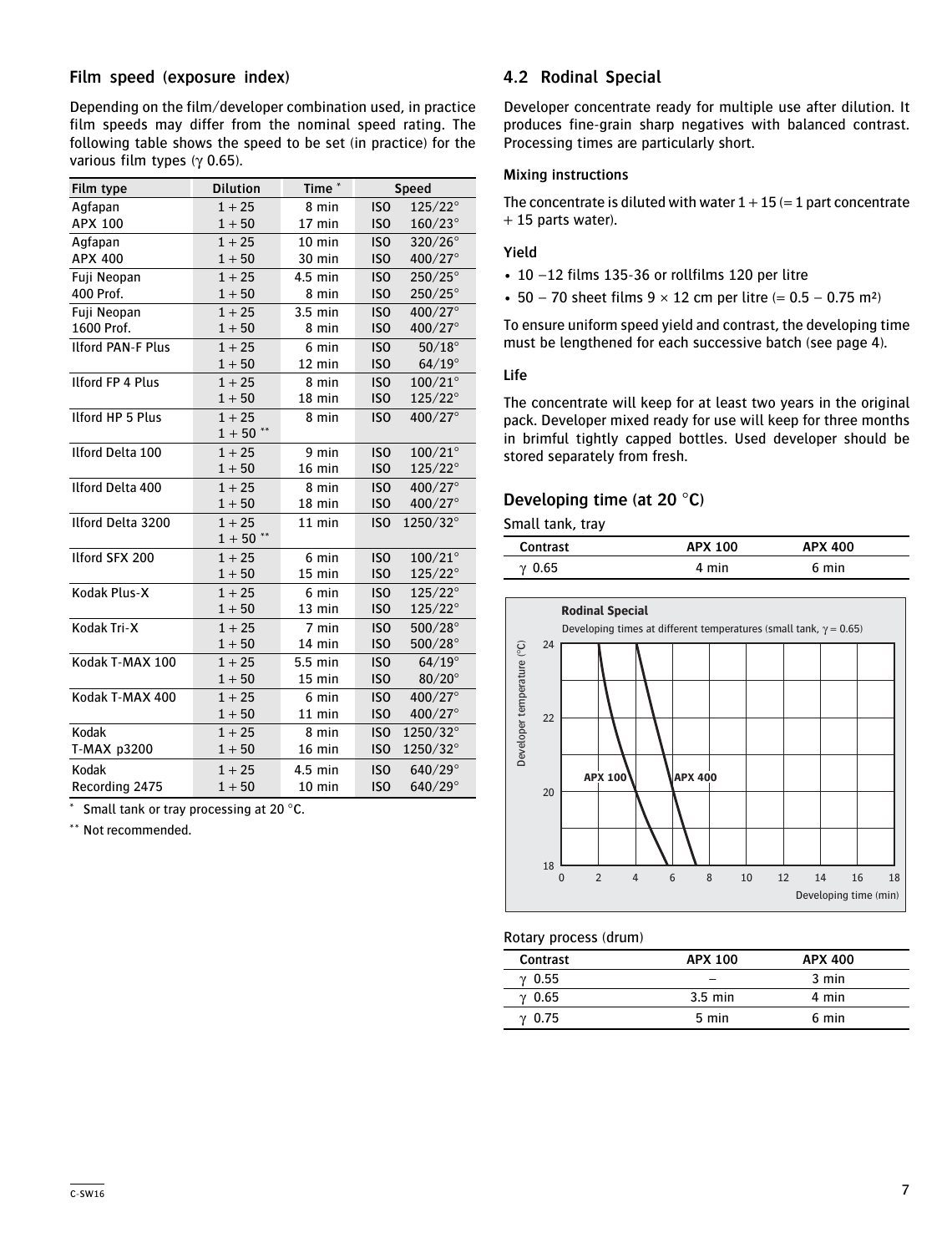# <span id="page-7-0"></span>**Film speed (exposure index =**  $\gamma$  **0.65)**

| Film type                | Time <sup>*</sup> |     | Speed             |
|--------------------------|-------------------|-----|-------------------|
| Agfapan APX 100          | 4 min             | ISO | $100/21^{\circ}$  |
| Agfapan APX 400          | 6 min             | ISO | $320/26^{\circ}$  |
| Fuji Neopan 400 Prof.    | 3 min             | ISO | 320/26°           |
| Fuji Neopan 1600 Prof.   | 3 min             | ISO | $800/30^\circ$    |
| <b>Ilford PAN-F Plus</b> | 3 min             | ISO | $50/18^\circ$     |
| <b>Ilford FP 4 Plus</b>  | $3.5 \text{ min}$ | ISO | $100/21^\circ$    |
| <b>Ilford HP 5 Plus</b>  | 4 min             | ISO | 400/27°           |
| <b>Ilford Delta 100</b>  | $3.5$ min         | ISO | $160/23^\circ$    |
| Ilford Delta 400         | $4.5$ min         | ISO | 400/27°           |
| Ilford Delta 3200        | 6 min             | ISO | $1250/32^{\circ}$ |
| <b>Ilford SFX 200</b>    | 4 min             | ISO | $125/22^{\circ}$  |
| Kodak Plus-X             | 5 min             | ISO | $125/22^{\circ}$  |
| Kodak Tri-X              | $3.5$ min         | ISO | $400/27^{\circ}$  |
| Kodak T-MAX 100          | 5 min             | ISO | $80/20^\circ$     |
| Kodak T-MAX 400          | 5 min             | ISO | 400/27°           |
| Kodak T-MAX p3200        | 6 min             | ISO | 1250/32°          |
| Kodak Recording 2475     | 6 min             | ISO | $640/29^\circ$    |

\* Small tank or tray processing at 20 °C.

### **4.3 Studional Liquid**

Developer concentrate ready for use after dilution. Outstanding sharpness and fine-grain. Good speed yield and consistent gradation over long processing periods. Active, rapid developer.

#### **Mixing instructions**

Studional Liquid is diluted with water  $1 + 15$  (= 1 part concentrate + 15 parts water). If only a part-quantity of the concentrate is used, squeeze the plastic bottle before recapping to protect the concentrate from oxidation. The best method is to mix the complete quantity and keep the solution in full bottles.

**Specific gravity of freshly mixed solution (at 20°C):**

# $1.019 - 1.025$

#### **Yield**

- $\cdot$  10 12 films 135-36 or rollfilms 120 per litre
- 50 70 sheet films  $9 \times 12$  cm per litre (= 0.5 0.75 m<sup>2</sup>)

To ensure uniform speed yield and contrast, the developing time must be lengthened for each successive batch (see page 4).

#### **Life**

The concentrate will keep for at least two years in the original pack. Developer mixed ready for use will keep for three months in brimful tightly capped bottles. Used developer should be stored separately from fresh.

# **Developing times (at 20 °C)**

Small tank, tray

| Contrast         | <b>APX 100</b> | <b>APX 400</b> |  |
|------------------|----------------|----------------|--|
| 0.65<br>$\gamma$ | min            | min            |  |



#### Rotary process (drum)

| Contrast      | <b>APX 100</b> | <b>APX 400</b> |
|---------------|----------------|----------------|
| $\gamma$ 0.55 |                | 3 min          |
| $\gamma$ 0.65 | $3.5$ min      | 4 min          |
| $\gamma$ 0.75 | min<br>'n      | 6 min          |

### **Film speed (exposure index =**  $\gamma$  **0.65)**

| Film type                | Time $*$  |     | <b>Speed</b>      |
|--------------------------|-----------|-----|-------------------|
| Agfapan APX 100          | 4 min     | ISO | $100/21^{\circ}$  |
| Agfapan APX 400          | 6 min     | ISO | 320/26°           |
| Fuji Neopan 400 Prof.    | 3 min     | ISO | $320/26^\circ$    |
| Fuji Neopan 1600 Prof.   | 3 min     | ISO | $800/30^\circ$    |
| <b>Ilford PAN-F Plus</b> | 3 min     | ISO | $50/18^\circ$     |
| <b>Ilford FP 4 Plus</b>  | $3.5$ min | ISO | $100/21^{\circ}$  |
| <b>Ilford HP 5 Plus</b>  | 4 min     | ISO | 400/27°           |
| <b>Ilford Delta 100</b>  | $3.5$ min | ISO | $160/23^\circ$    |
| Ilford Delta 400         | $4.5$ min | ISO | 400/27°           |
| Ilford Delta 3200        | 6 min     | ISO | 1250/32°          |
| Ilford SFX 200           | 4 min     | ISO | $125/22^{\circ}$  |
| Kodak Plus-X             | 5 min     | ISO | $125/22^{\circ}$  |
| Kodak Tri-X              | $3.5$ min | ISO | 400/27°           |
| Kodak T-MAX 100          | 5 min     | ISO | $80/20^\circ$     |
| Kodak T-MAX 400          | 5 min     | ISO | 400/27°           |
| Kodak T-MAX p3200        | 6 min     | ISO | 1250/32°          |
| Kodak Recording 2475     | 6 min     | ISO | 640/29 $^{\circ}$ |

 $*$  Small tank or tray processing at 20  $^{\circ}$ C.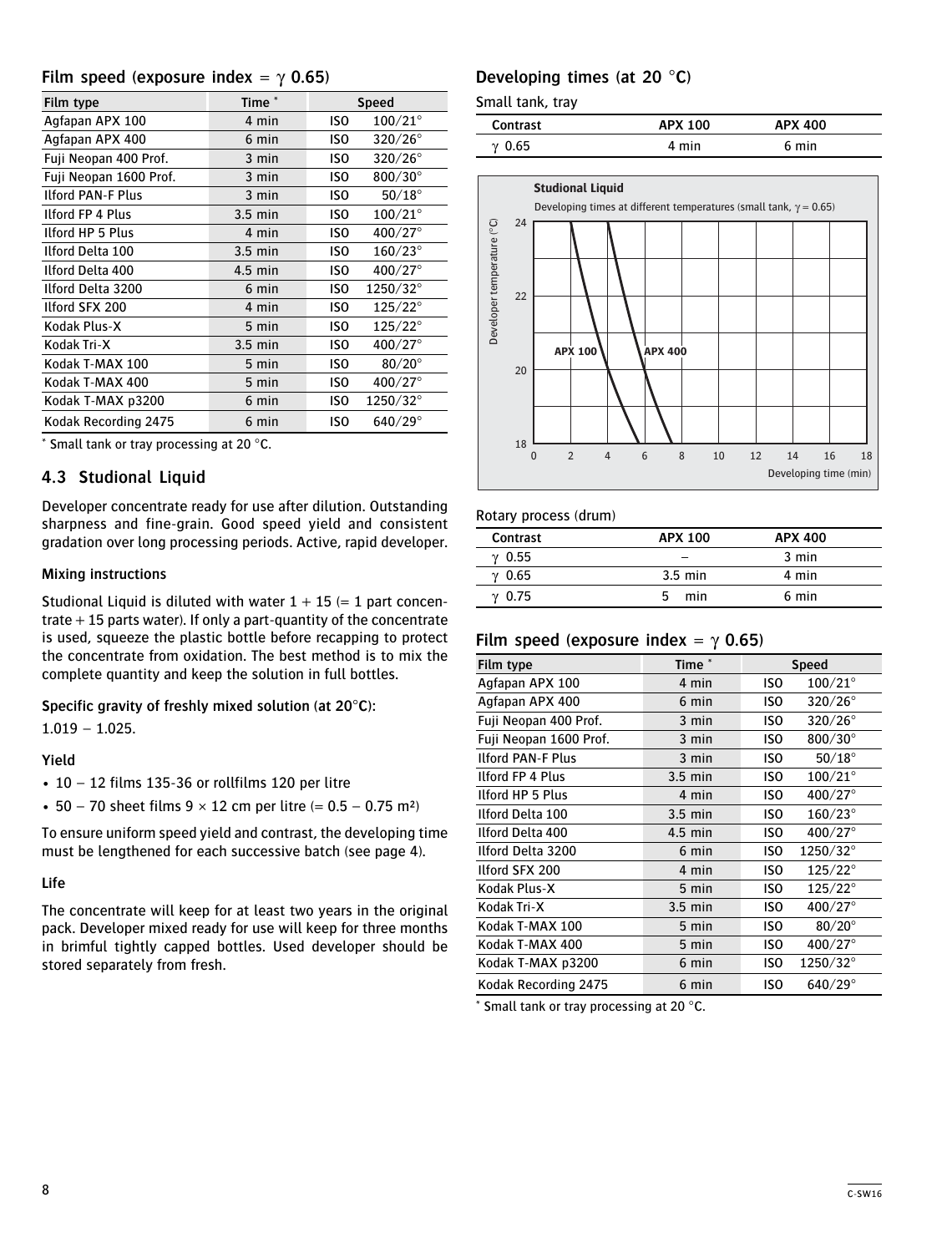# <span id="page-8-0"></span>**5. Use of powder developers**

# **5.1 Refinal**

Allround very high yield balancing developer in powder form which, as drum, small tank or tray developer and – with proper replenishment – as deep tank developer, will ensure a consistently high speed yield and uniform gradation over particularly long periods. Refinal produces fine grain and sharp contours.

#### **Mixing instructions**

Stir Part A into at least 75 % of the total quantity of water needed at 40 °C until completely dissolved. Then stir in Part B. After it has dissolved, top up with water to the final volume.

It is not advisable to weigh part-quantities for smaller volumes, since the chemicals may have been separated by vibration during transport.

#### **Specific gravities of freshly mixed solutions (at 20 °C):**

 $1.064 - 1.070 =$  developer /  $1.072 - 1.078 =$  replenisher

#### **Yield**

With replenished processes – approx. 14 ml replenisher per 135-36 film: 71 films 135-36 with 1 litre replenisher.

#### **Yield without replenishment:**

- 10 12 films 135-36 or rollfilms 120 per litre
- 50 60 sheet films  $9 \times 12$  cm per litre (= 0.5 0.65 m<sup>2</sup>)

**Replenishment:** see page 11.

#### **Life**

The developer can be kept dry in the original pack at room temperature for at least two years. Unused fresh solution will keep in brimful tightly capped bottles for about six months. Used developer should be stored separately from fresh. The life of used developer is reduced to about three months. The life of replenished developer in tanks with floating lids is at least twelve months.

### **Developing times (at 20 °C)**

Small tank, tray

| Contrast         | <b>APX 100</b> | <b>APX 400</b> |  |
|------------------|----------------|----------------|--|
| 0.65<br>$\gamma$ |                | min            |  |



#### Rotary process (drum)

| <b>Contrast</b> | <b>APX 100</b> | <b>APX 400</b>    |
|-----------------|----------------|-------------------|
| $\gamma$ 0.55   | 3 min          | $3.5 \text{ min}$ |
| $\gamma$ 0.65   | 5 min          | $4.5$ min         |
| 0.75            | 8 min          | $6.5$ min         |

#### **Agitation**

| Tray: | Continuous agitation.                                                     |
|-------|---------------------------------------------------------------------------|
|       | Small/big tank: Continuous for the first minute, then every<br>30 seconds |
| Drum: | Continuous, changing the direction of rotation.                           |

#### **Process in tanks**

The optimum developing time is governed by the printing process concerned, the processing temperature and the gradation required. The times can be individually determined, depending on the film type and the above criteria. The following developing times are given here as guides.

| Temperature    | Time        |
|----------------|-------------|
| 18 $C^{\circ}$ | $7 - 9$ min |
| $20 C^\circ$   | $5 - 7$ min |
| 22 $C^\circ$   | $4 - 5$ min |
| 24 $C^{\circ}$ | $3 - 4$ min |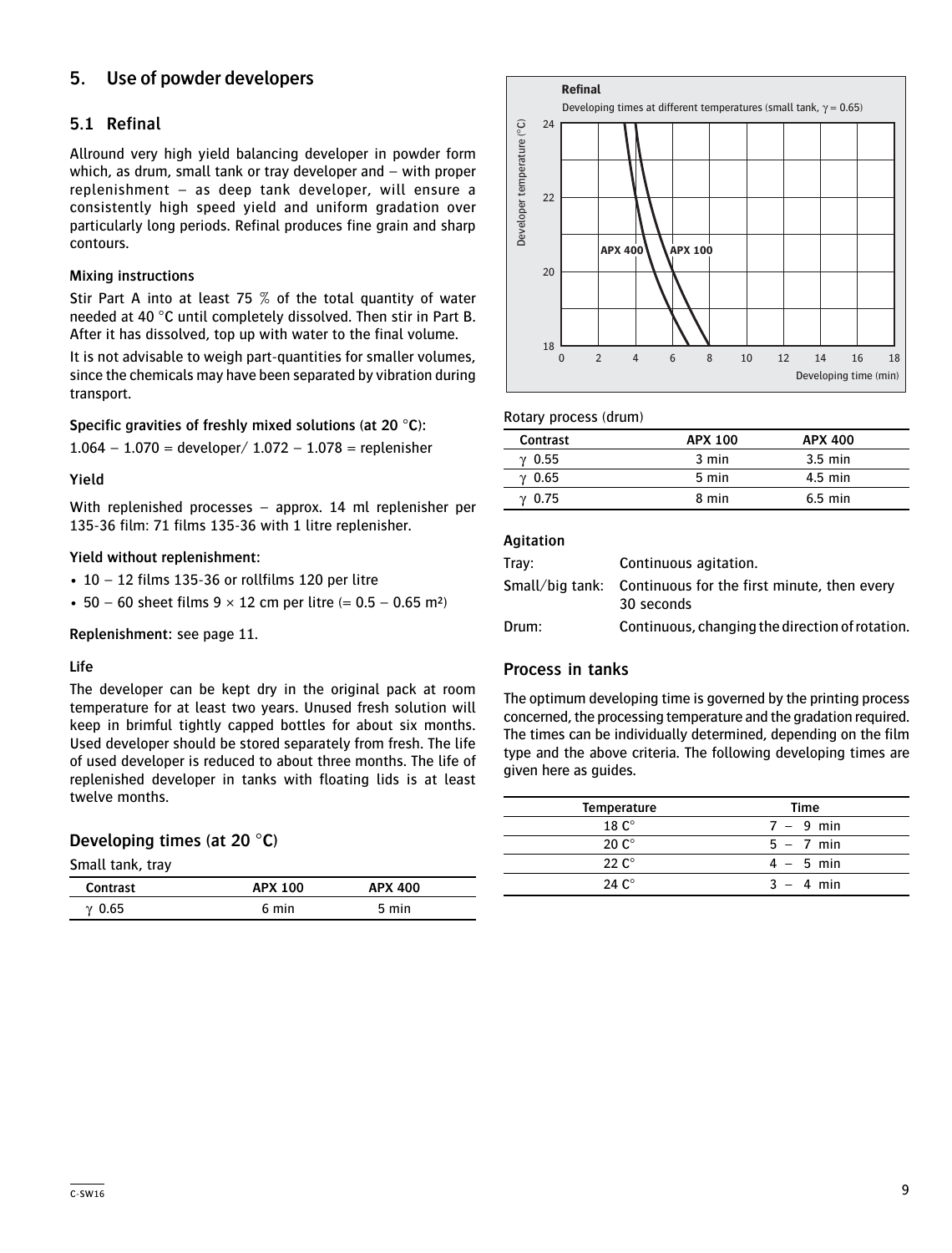# <span id="page-9-0"></span>**Film speed (exposure index =** γ **0.65)**

| Film type                | Time <sup>*</sup> |     | <b>Speed</b>     |
|--------------------------|-------------------|-----|------------------|
| Agfapan APX 100          | 6 min             | ISO | $160/23^\circ$   |
| Agfapan APX 400          | 5 min             | ISO | $500/28^{\circ}$ |
| Fuji Neopan 400 Prof.    | 3 min             | ISO | $320/26^{\circ}$ |
| Fuji Neopan 1600 Prof.   | 2 min             | ISO | $400/27^{\circ}$ |
| <b>Ilford PAN-F Plus</b> | 4 min             | ISO | $50/18^\circ$    |
| <b>Ilford FP 4 Plus</b>  | 7 min             | ISO | $160/23^\circ$   |
| <b>Ilford HP 5 Plus</b>  | 5 min             | ISO | $640/29^\circ$   |
| Ilford Delta 100         | 5 min             | ISO | $125/22^{\circ}$ |
| Ilford Delta 400         | 4 min             | ISO | 400/27°          |
| Ilford Delta 3200        | 6 min             | ISO | 1250/32°         |
| Ilford SFX 200           | 4 min             | ISO | $125/22^{\circ}$ |
| Kodak Plus-X             | 4 min             | ISO | 125/22°          |
| Kodak Tri-X              | $3.5 \text{ min}$ | ISO | 400/27°          |
| Kodak T-MAX 100          | 5 min             | ISO | $80/20^\circ$    |
| Kodak T-MAX 400          | 4 min             | ISO | 400/27°          |
| Kodak T-MAX p3200        | 6 min             | ISO | 1600/33°         |
| Kodak Recording 2475     | 5 min             | ISO | $800/30^\circ$   |

\* Small tank or tray processing at 20 °C.

# **5.3 Replenishment of B/W developers**

Continuous replenishment of Refinal with Refinal M replenishers ensures consistent results over long periods of processing. This means the speed yield is uniformly good and the gradation is constant. Theoretically the developers can be replenished indefinitely. Replacement is only necessary if the tank solution has been contaminated (e.g. by glue residues, gelatine and silver sludge).

#### **Level replenishment in tanks**

The replenishment rate is the same as the amount of solution carried over by the films. The tank contents are topped up to the correct level with replenisher as needed. Then stir the tank solution well and let any suspended particles settle.

#### **Automatic replenishment**

The effective replenishment rate depends on the throughput. The rates for a high throughput are relatively lower than for a small throughput, or when there are long idle times between batches.

The following replenishment rates should serve only as guides:

| • per $m2$ film                            | $= 250$ ml |
|--------------------------------------------|------------|
| • per 135-36 film                          | $=$ 14 ml  |
| • per 120 rollfilm                         | $= 17$ ml  |
| • per $9 \times 12$ cm sheet film = 2.7 ml |            |

#### **Remedies for over- and under-replenishment**

Incorrect replenishment is indicated by the negatives being too flat or too steep and/or having too low or high density in spite of accurate exposure, developing time and developer temperature.

In the case of **over-replenishment** (= developer activity too high) top up with developer tank solution until the fresh state is reached.

**NB!** The replenisher must never be mixed with fresh solution or diluted with water. In the case of under-replenishment  $(=$  developer activity too low), the replenishment rate must be raised or part of the tank contents replaced with replenisher.

Adjustments of this kind can be repeated a number of times.

# **6. Stop bath (interrupter)**

A stop bath is recommended between developer and fixer if the machine configuration permits. This has the following functions:

- It stops post-development.
- It stops alkaline developer being carried over into the fixer. This prevents the formation of dichroic fog.
- It permits the use of a neutral fixer (e.g. FX-UNIVERSAL) in combination with FX recycling.
- It lengthens the life of the fixer.

The 2 % acetic acid stop bath is mixed as follows:

• 1 part acetic acid (60  $\%$ ) + 30 parts water.

With machine processing, the stop bath can be replenished with a 5 % acetic acid solution. Formula for the replenisher:

• 1 part acetic acid (60  $\%$ ) + 11 parts water.

#### **Process data**

| Stop bath<br>tank solution | <b>Time</b><br>(at $20 - 25 C^{\circ}$ ) | Replenisher        | Replenishment rate                                                                                              |
|----------------------------|------------------------------------------|--------------------|-----------------------------------------------------------------------------------------------------------------|
| 2 % acetic<br>acid         | $10 - 30s$                               | 5 % acetic<br>acid | 910 $\frac{m}{m^2}$ film<br>50 ml/film 135-36<br>$60$ ml/roll film 120<br>9.8 ml/sheet film<br>$9 \times 12$ cm |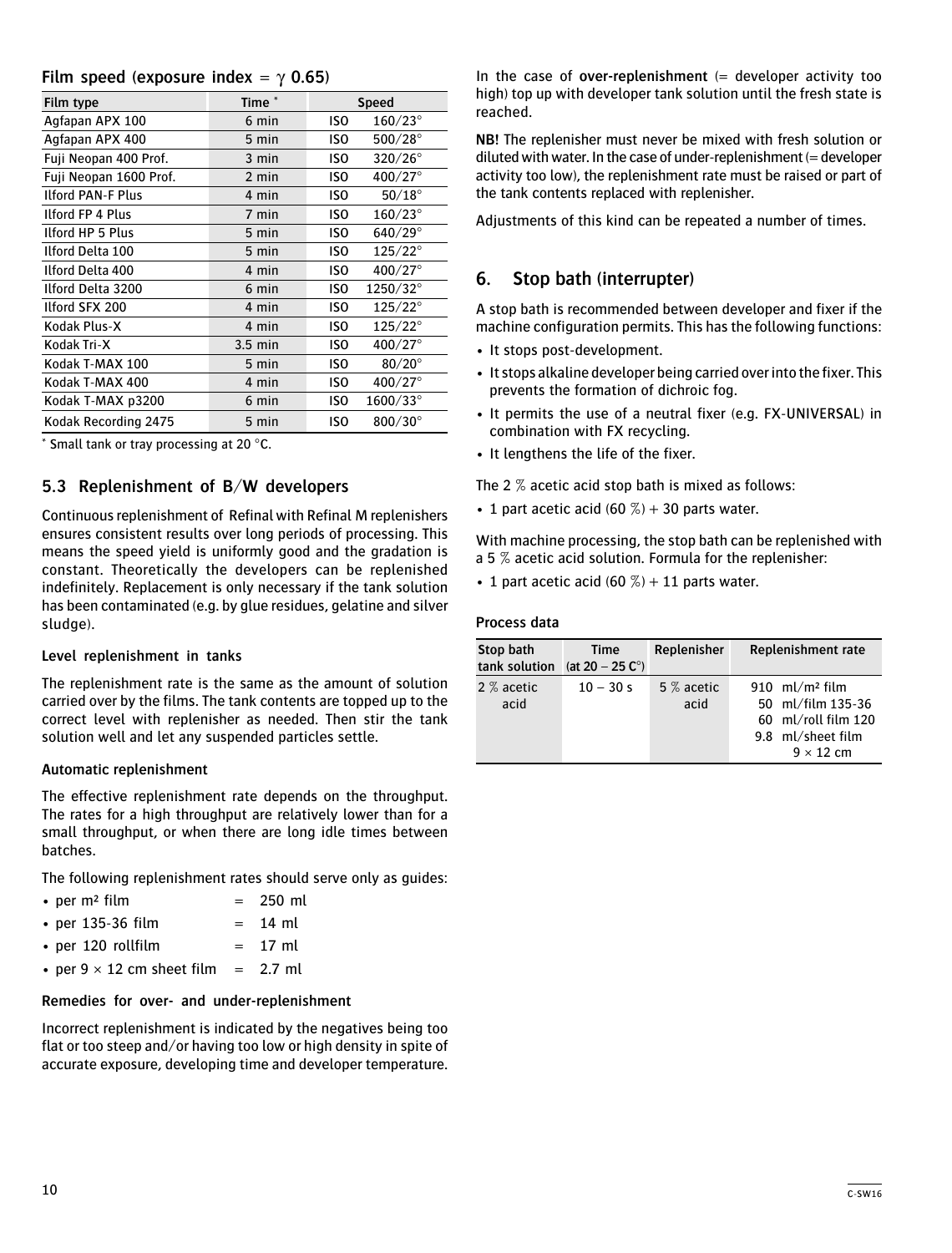# <span id="page-10-0"></span>**7. Use of fixers**

# **7.1 Agefix**

Highly concentrated liquid fixer on ammonium thiosulphate basis with optium chemistry for fixing speed, yield and storage life. Depending on dilution, Agefix can be used as standard or rapid fixer.

### **Mixing instructions**

The concentrate is diluted with water (at approx. 30  $^{\circ}$ C) at a ratio of  $1 + 7$  or  $1 + 5$ . The fixer is ready for use after thorough stirring.

Standard fixer: 1 part concentrate  $+ 7$  parts water

Rapid fixer: 1 part concentrate  $+5$  parts water

**Specific gravities of freshly mixed solutions (at 20 °C):**

 $1.048 - 1.054 =$  dilution  $1 + 7$  $1.062 - 1.068 =$  dilution  $1 + 5$ 

#### **Agefix process data**

| Stop bath         | Time<br>tank solution (at $20 - 25$ C°) | Replenisher       | Replenishment rate                                                                                     |
|-------------------|-----------------------------------------|-------------------|--------------------------------------------------------------------------------------------------------|
| Agefix<br>$1 + 5$ | $3 - 5$ min                             | Agefix<br>$1 + 4$ | 910 $ml/m^2$ film<br>50 ml/film 135-36<br>60 ml/roll film 120<br>9.8 ml/sheet film<br>$9 \times 12$ cm |
| Agefix<br>$1 + 7$ | $6 - 8$ min                             | Agefix<br>$1 + 6$ | as stated above                                                                                        |

#### **Yield without replenishment (per litre):**

- approx. 1 square metre film
- 15 30 films 135 36
- 15 30 rollfilms 120
- 100 sheet films  $9 \times 12$  cm

During use the composition of the fixer changes. To achieve perfect results the fixer should therefore be checked regularly and replaced in good time with fresh solution (see Fixer monitoring).

Continuous replenishment of machine processes ensures uniform results over lengthy periods, and consequently a long fixer life.

### **Life**

Agefix will keep for up to two years in the unopened original pack. Opened packs and ready solutions should be used within three months.

# **7.2 Acidofix**

Rapid fixer in powder form on ammonium thiosulphate basis with optimum chemistry for fixing speed, yield and storage life.

#### **Mixing instructions**

The pack contents are stirred into the appropriate quantity of water at about 40 °C. After cooling to working temperature the fixer is ready for use.

**Specific gravity of freshly mixed solution (at 20 °C):** 1.074 – 1.080

#### **Acidofix process data**

| <b>Tank solution</b> | <b>Fixing time</b><br>(at $20 - 25 C^{\circ}$ ) | Yield per litre                                                                                                                          |
|----------------------|-------------------------------------------------|------------------------------------------------------------------------------------------------------------------------------------------|
| Acidofix             | $2 - 3$ min                                     | approx. $1 \text{ m}^2$<br>$15 - 30$ films 135-36<br>$15 - 30$ roll films $120$<br>100 sheet films $9 \times 12$ cm<br>50 ml/film 135-36 |

The fixing times depend on the film type (emulsion, silver coating), temperature, agitation and the state of exhaustion of the solution. The shorter times apply to freshly mixed fixers. Used solutions require longer fixing times.

During use the composition of the fixer changes. To achieve perfect results the fixer should therefore be checked regularly and replaced in good time with fresh solution (see Fixer monitoring).

### **Life**

Acidofix can be kept dry in the unopened original pack for at least two years. Ready solution should be used within three months.

# **7.3 Fixer monitoring**

A rising silver content, dilution and changes in acidity reduce the fixer's strength. The PH, silver content and specific gravity – particularly in unreplenished processes – should be continuously monitored.

The chemical trade supplies acid test paper for checking the pH, e.g. Lyphan L 669 paper from Kloz Co., Berlin. The paper strip is dipped into the solution and the change in colour compared with a test chart. This paper is accurate enough for the fixer pH.

The specific gravity is measured with a hydrometer (aerometer). The fixer is poured into a graduated cylinder, into which the hydrometer is then put. The specific gravity can be read off on the hydrometer scale from the highest point of the solution level. The viewer's eye should be level with the surface of the solution. The higher the hydrometer floats, the greater the specific gravity is.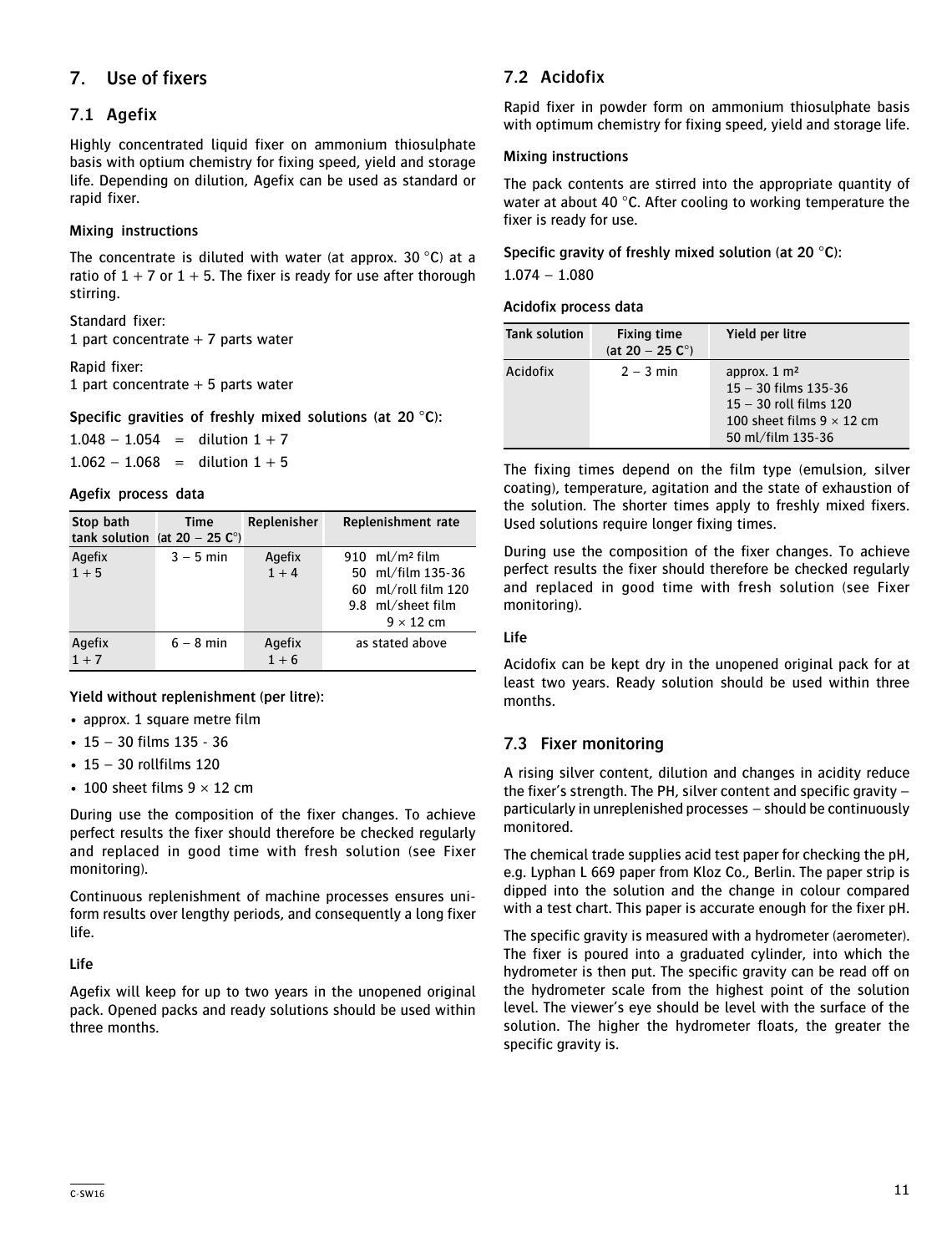<span id="page-11-0"></span>To test the silver content of used fixers, a strip of standard silver test paper about 5 cm long is dipped into the solution. After a few seconds the test strip is compared with the colour chart.

The values for solution in use are:

- acidity between pH 4 and pH 8
- the specific gravity should not fall much below the reading for fresh solution
- silver content not over 4 g/litre (in properly replenished machine processes the silver content does not exceed this figure).

If the figures obtained vary very much from those given above, it is advisable to mix fresh fixer to maintain the quality of the results.

# **7.4 Silver recovery**

Electrolytic silver recovery is possible from fixers which contain up to 4 g silver per litre. If the quantities of fixer are large enough, it may be worthwhile to use a silver recovery unit. Smaller quantities should be dealt with by a suitable external company.

# **7.5 Fixer recycling**

In the same way as with the AGFACOLOR processes, finishers can also recover the silver from black and white fixer overflow, and recycle the solution to produce replenisher. For this FX-UNIVERSAL must be used. Detailed information on this subject is available from Agfa agents.

# **8. Final wash**

A thorough final wash is essential to ensure good storage lives for all black and white negatives. Depending on temperature, agitation and wash water throughput rate, the following washing times are needed for all films:

- 15 + 5 minutes at  $20^\circ$  25 °C
- 20 + 5 minutes at  $15^{\circ}$  20  $^{\circ}$ C

The temperature of the wash water should not vary by more than  $+ 5$  °C from the temperature of the process solutions.

Washing rate: approx.  $2 - 3$  litres per minutes (running).

The washing time can be reduced to about 6 minutes for Agfa black and white films – at water temperatures of approx. 20  $^{\circ}$ C – by the following measures:

- running wash, water quantity 6 litres per minute
- several exchanges of water (at least three) with adequate agitation (tilt the developing tank at least five times).

#### **Drying**

- At 30 $\degree$  40  $\degree$ C in a drying cabinet.
- At room temperature in a dust-free place.

# **9. Use of auxiliaries**

#### **9.1 Agepon**

This is a concentrated wetting agent used as a final bath after the last wash. It ensures even draining of the water off the film surface, so that no droplets, stains or streaks are left. Agepon cuts down the drying time.

#### **Mixing instructions**

Agepon is diluted with water  $1 + 200$  (= 1 capfull Agepon to one litre water). Higher concentrations do not improve the results.

The films are agitated in the wetting solution for a half to one minute, and then dried without rinsing.

#### **Yield**

About 100 to 200 films can be treated in one litre of Agepon. The solution must be replaced when the water does not drain evenly off the film surface.

#### **Life**

The concentrate will keep virtually indefinitely in closed bottles. The life of ready solution depends on the type of water used. Diluted Agepon should not be used for longer than two weeks.

# **9.2 Algezid II**

This is a powerful biocide for stopping fungi and algae formation in wash tanks and silver recovery units. Properly used Algezid II does not have any adverse effects on photographic materials. It must not be put into the processing solutions.

#### **Use**

After shut-down 2 ml Algezid II per ten litres is added to the washing tanks. The water does not need to be drained off before the next batch.

### **Life**

The concentrate will keep virtually indefinitely in closed bottles.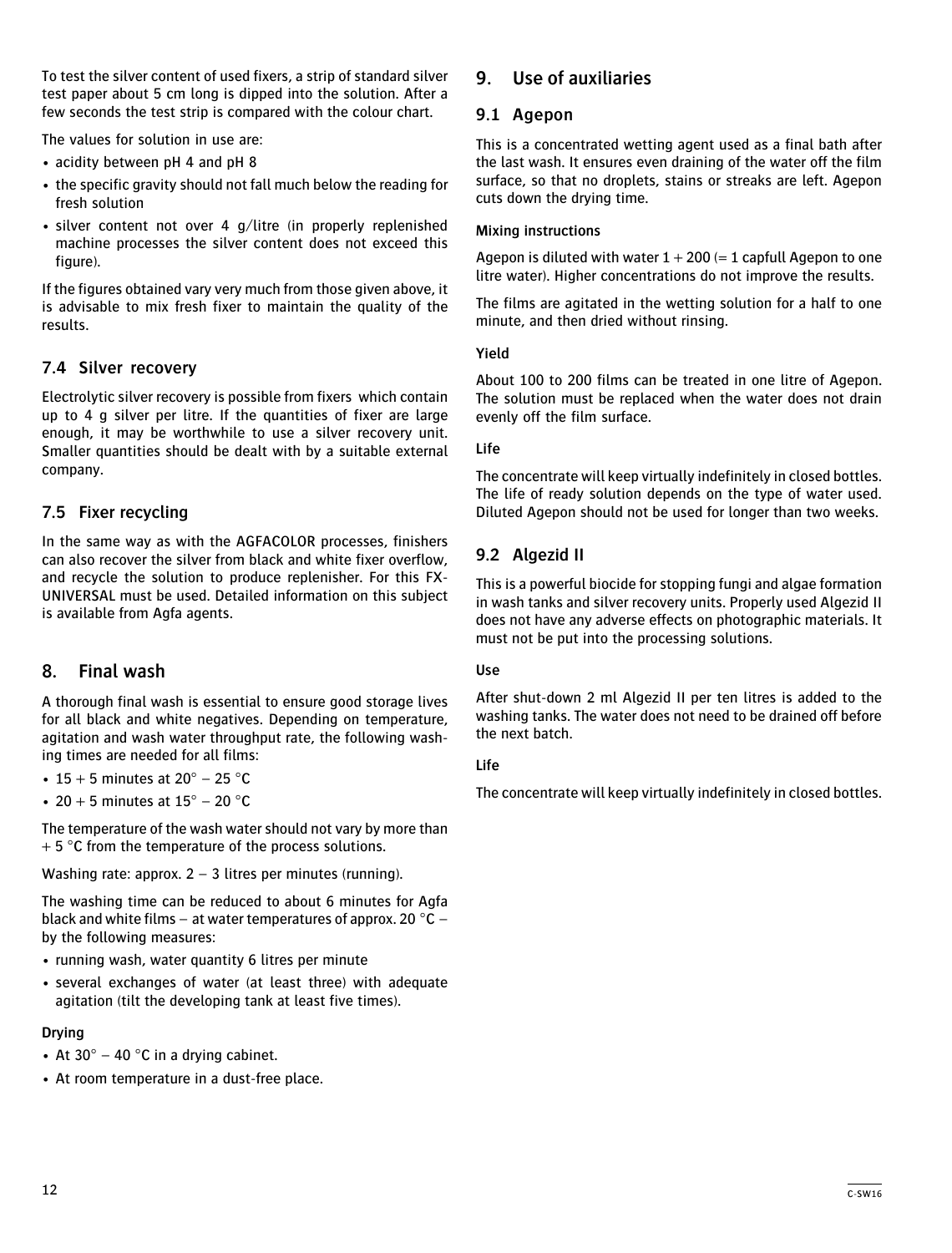## <span id="page-12-0"></span>**9.3 Sistan New**

This is an image silver stabilizer for black and white materials. Sistan New protects films from changes in the silver image caused by environmental effects. These faults initially appear as reddish to yellowish-brown highlight discoloration, and the complete negative may be destroyed by the silver being converted to a colloidal form. Its causes are industrial and traffic fumes, and fumes from heating oil, plastic paints, compressed boarding, cardboard with an acid content, glues, sticky tape, freshly cut PVC and brittle rubber, and also ozone and all substances giving off peroxide.

#### **Mixing instructions**

For use 50 ml Sistan New is diluted with 950 ml water. The correctly processed and washed negatives are agitated for one minute in Sistan New solution after the final wash.

**NB!** Too high a Sistan New concentration can lead to stains which take some time to appear. Care should then be taken that the fronts and backs of negatives are wiped before drying to avoid partial over-concentration caused by dried drops of Sistan New. Transport rollers on mechanical processors should be carefully wiped clean to stop the Sistan New solution crystallizing on them.

#### **Yield**

Up to 2 m² black and white film per litre ready solution (equivalent to approx. 30 – 40 roll or 35 mm films). The solution can be used down to the last drop.

#### **Life**

The concentrate will keep virtually indefinitely in closed bottles. Mixed solution should be kept in capped glass bottles.

# **10. Environmental protection and disposal**

Wash water from processors containing small quantities of process solutions are subject to local and often general effluent regulations covering disposal into the public sewage system.

If the effluent regulations do not permit used photographic solutions to be discarded into the public sewers even after treatment, they must be disposed of as special waste.

The packaging of Agfa photo-chemicals conforms to the requirements for safety (during transport, storing and handling) and recycling.

Photo-chemical packaging must not contain any harmful impurities if it takes part in collection and recycling systems. For this purpose the packs must be absolutely empty, that is free of leftover powder, sludge and drops. Photo-chemical containers should preferably be rinsed out as well. It is best to use some of the mixing water for this.

Queries on environmental protection and waste disposal can be answered by the environment officers in the Agfa Sales organisations, or referred to the central Environmental Protection Department in Leverkusen, Germany.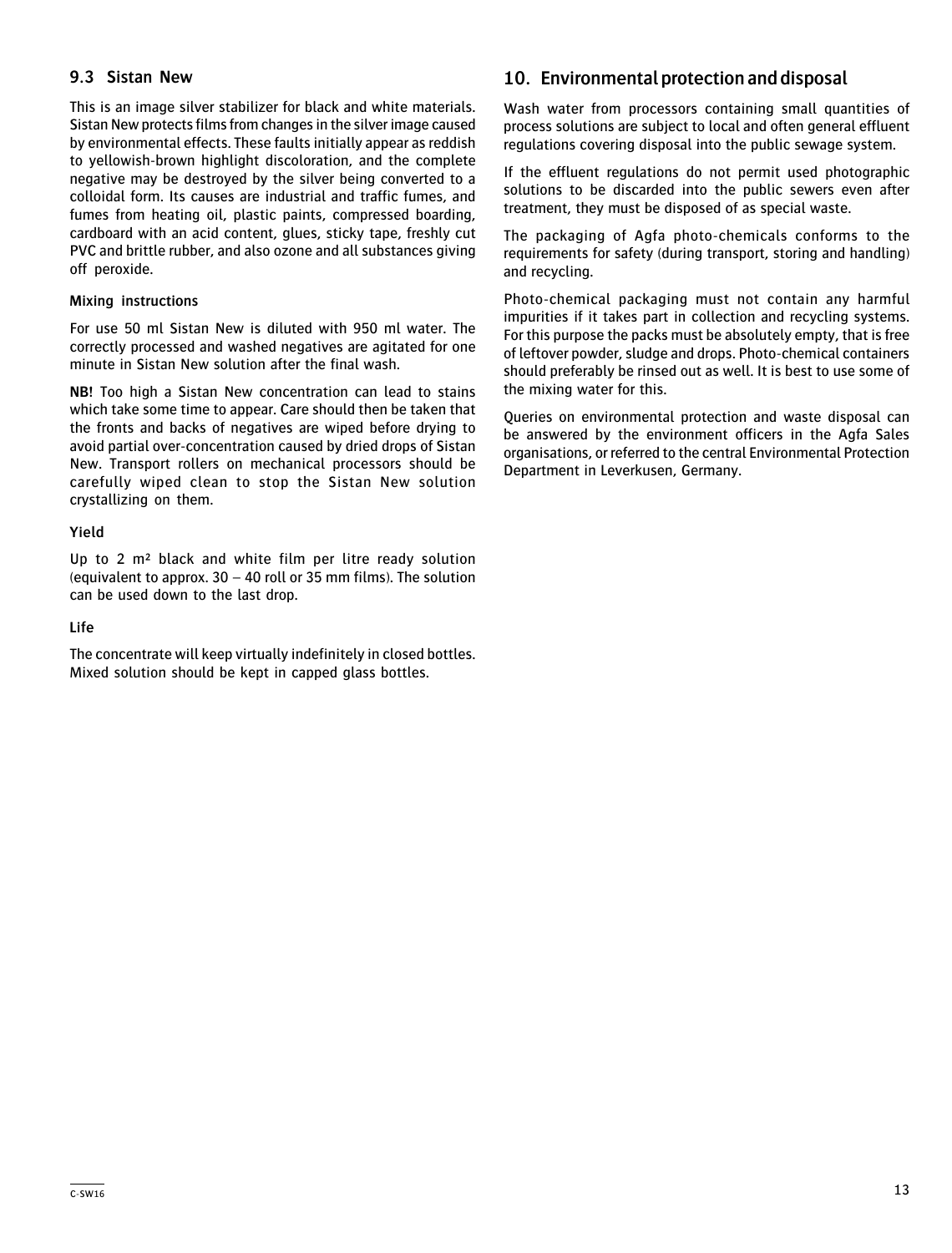# <span id="page-13-0"></span>**11. Further information**

The information given here is based on the evaluation of typical products at the time when this technical data was printed. Slight deviations are possible through production tolerances. Agfa-Gevaert is constantly endeavouring to improve the quality of the products and therefore reserves the right to change product specifications without notice.

Notification of any technical changes, such as replenishment rates or mixing instructions, will be given immediately in the pack instructions and will be updated in all publications.

Additional information on the Agfa black-and-white chemicals is contained in the following publication:

### **Technical Data C-SW56-E:**

Agfa black-and-white paper processing chemicals.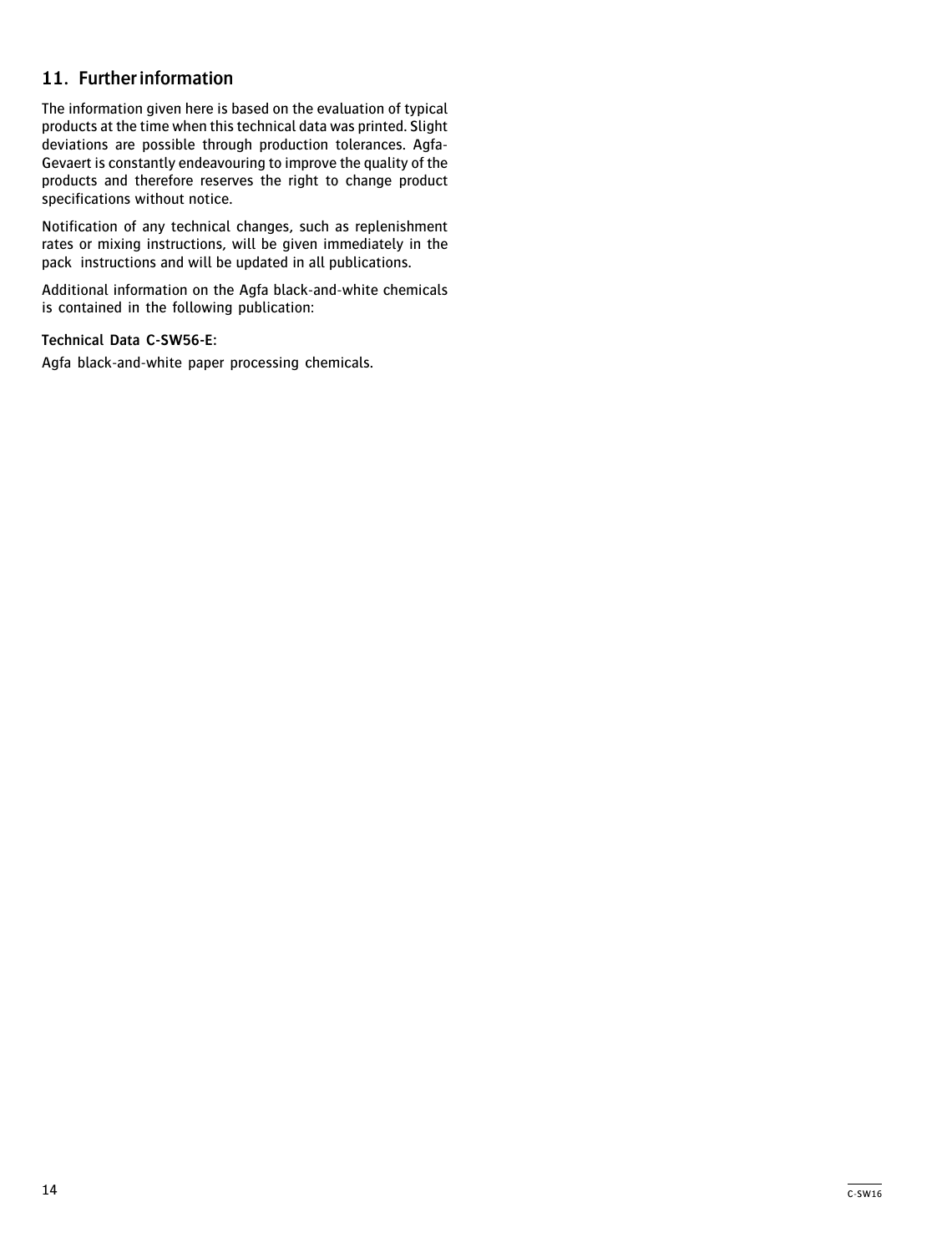# <span id="page-14-0"></span>**12. Chemical range**

| <b>Process solution</b>                     | Product name                     |            | Pack size           |                                              |                                 |                             | Code                             |
|---------------------------------------------|----------------------------------|------------|---------------------|----------------------------------------------|---------------------------------|-----------------------------|----------------------------------|
| Negative developers/<br>liquid concentrates | Rodinal                          |            | 10<br>6             | $\times$<br>$\times$                         | 125<br>500                      | ml<br>ml                    | BVL2E<br>BVL3G                   |
|                                             | Rodinal Special                  |            | 10                  | $\times$                                     | 125                             | ml                          | BVL4J                            |
|                                             | Studional Liquid                 | for        | 3                   | $\times$                                     | 16                              | litres                      | BVL5L                            |
| Negative developers/<br>powder form         | Refinal<br>Refinal M replenisher | for<br>for | 5<br>$\overline{2}$ | $\times$<br>$\times$                         | 5<br>50                         | litres<br>litres            | <b>BVLZA</b><br>A55F4            |
| Stop bath                                   | Acetic acid $(60\%)$             |            |                     |                                              | 5                               | litres                      | BQEBX                            |
| <b>Fixers</b>                               | Agefix                           |            | 10<br>6<br>6<br>3   | $\times$<br>$\times$<br>$\times$<br>$\times$ | 125<br>500<br>$\mathbf{1}$<br>5 | ml<br>ml<br>litre<br>litres | BVJ6E<br>BVJ7G<br>BVJ8J<br>BVJ9L |
|                                             | Acidofix                         | for        | 5                   | $\times$                                     | 5                               | litres                      | BVJ4A                            |
| Auxiliary products                          | Agepon                           |            | 5<br>3              | $\times$<br>$\times$                         | 250<br>1                        | ml<br>litre                 | <b>BVMPS</b><br><b>BVMQU</b>     |
|                                             | Algezid II                       |            |                     |                                              | 1<br>5                          | litre<br>litres             | <b>BUNDZ</b><br><b>BR88G</b>     |
|                                             | <b>Sistan New</b>                |            |                     |                                              | 500                             | ml                          | 5G6UL                            |

Agfa, the Agfa Rhombus, Acidofix, Agefix, Agepon, Agfacolor, Agfapan, Algezid, Atomal, Refinal, Rodinal, Sistan New and Studional are registered trade-marks of Agfa-Gevaert AG, Leverkusen, Germany.